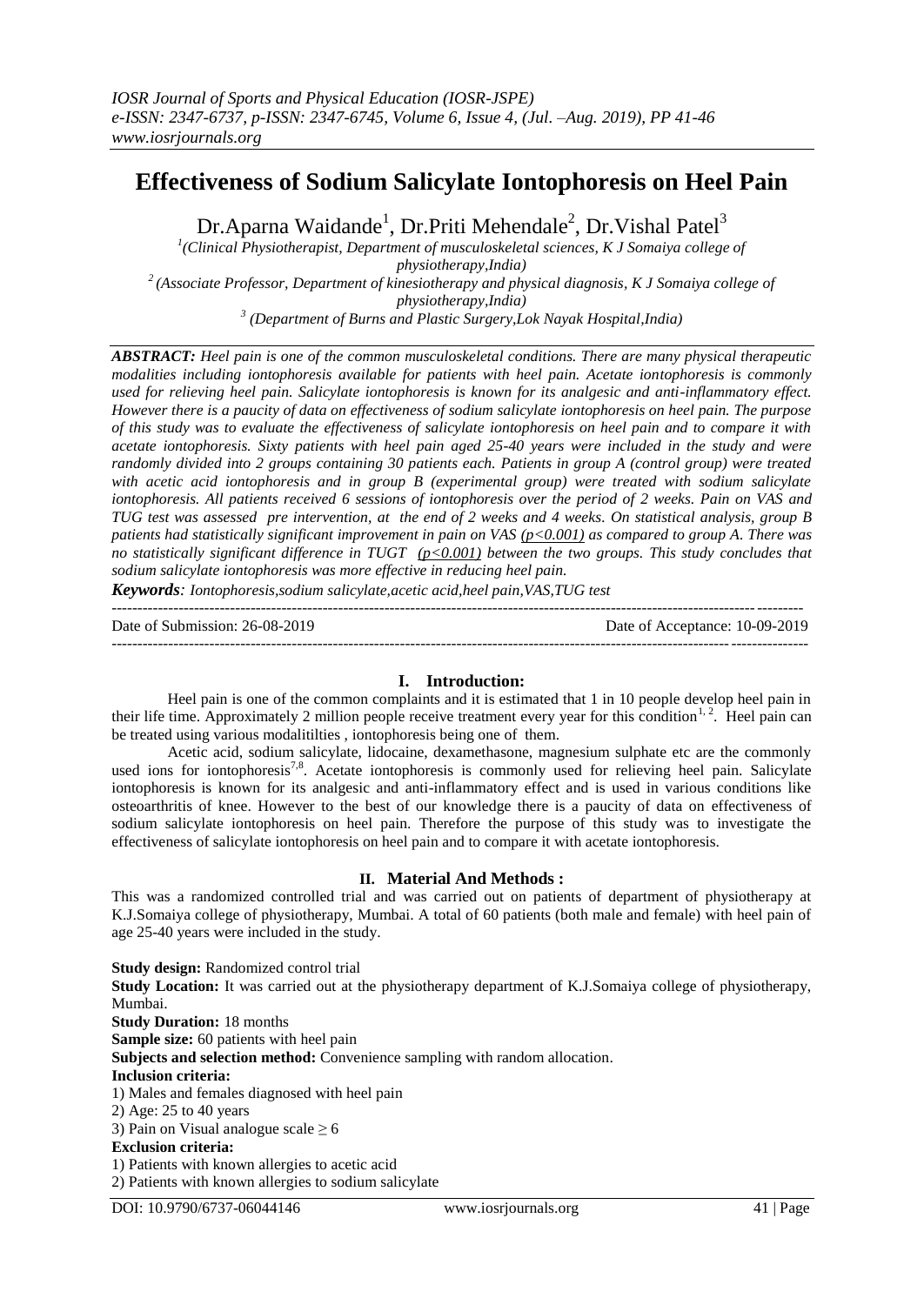- 3) Patients with a recent history of metabolic, endocrine, rheumatic or infective diseases
- 4) Patients with a recent history of malignant or neurological conditions
- 5) Patients with a recent history of any surgery and/or trauma of lower limb.

**Procedure methodology:**. All the patients with heel pain who fulfilled the inclusion criteria and were willing to participate were included in the study. A total of 60 patients were taken for the study. Written consent was obtained. Basic information was recorded, visual analog scale and timed up and go test was administered and documented in the case record form. They were then allocated either to group A or group B by computer generated random allocation method.30 patients in each group.

Patients in group A (control group) were treated with acetic acid iontophoresis and in group B (experimental group) were treated with sodium salicylate iontophoresis, with conventional therapy common in both the groups as stretching for gastrocnemius, soleus and plantar fascia, strengthening exercises for intrinsic muscles of the foot, ergonomic advice, footwear modifications as required <sup>13,27,28,29.</sup>

All patients received 6 sessions of iontophoresis over the period of 2 weeks at regular interval. Pain on VAS and TUG test was assessed pre intervention, at the end of 2 weeks and 4 weeks.All the patients were prescribed a non-steroidal anti inflammatory drugs and an antacid for 5 days by an orthopaedic surgeon.

Patient position: Patients were asked to lie prone with their feet out of the plinth so as to attain a neutral position of the ankle. Once comfortable, maximum painful area was located and marked on the heel by the examiner. A gauze uniformly moistened with the solution was kept under active electrode i.e., cathode and was secured with straps over the most painful area of the affected heel. Lint pad uniformly moistened with plain tap water was kept under indifferent or dispersive electrode i.e., the anode and was secured with straps a few inches away on the bulk of gastrocnemius muscle. Gauze under the delivery electrode was 1 cm thick and 1 cm wider than the electrode. Cathode was bigger than the anode to decrease the current density. Lint pad used under the dispersive electrode was of 8 folds and 16 layers.

Application of iontophoresis: 2% acetic acid was used for group A patients and 2% sodium salicylate for group B patients. Current intensity of 4 mA was applied. Each session lasted for 10 minutes. The treatment dosage did not exceed the maximum recommended dosage of 40mA.min<sup>7,8,30</sup>.



**Fig. 1**

**Statistical analysis:** The data obtained was entered using MS-Excel-2007 and statistically analysed using SPSS-20 software.Parametric test was used wherever the data passed the test of normality and non parametric test was used wherever the data did not pass the test for normality**.**

Repeated measures ANOVA test was used for comparison within the group (For comparison of mean of variable recorded at 0 week, 2 weeks & 4 weeks).

Mann-Whitney U test was used for the comparison of mean between two groups.

The p value less than 0.05 was taken as statistically significant.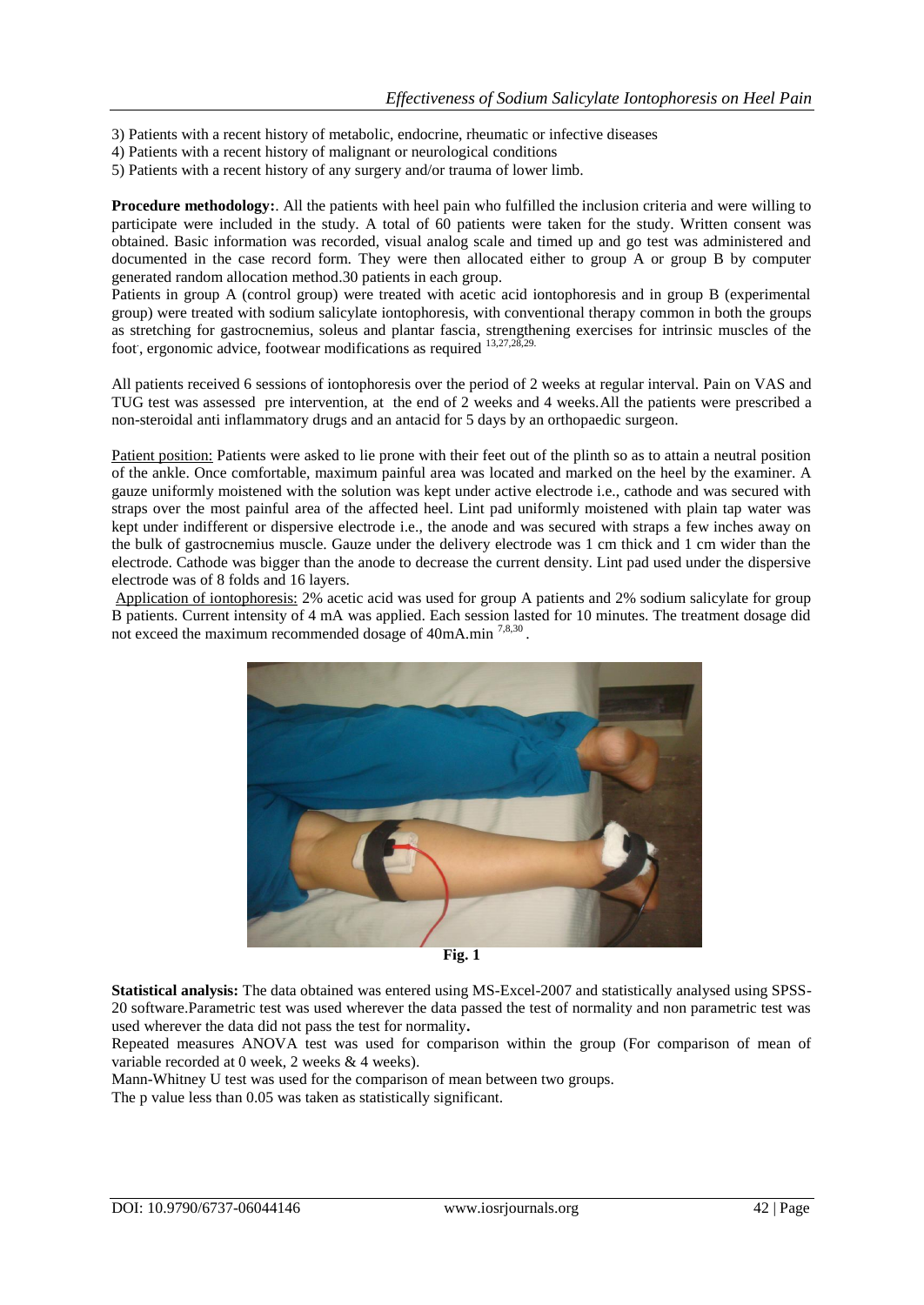### **III. Results :**

60 patients with heel pain were enrolled for the study,30 in each group. Out of which 28 were males and the remaining 32 were females. Group A consisted of 13 males and 17 females, Group B consisted of 15 males and 15 females.

The age ranged between 25-40years. Mean age of group A was  $33.27 \pm 3.93$  years and mean age of group B was  $32.57 \pm 4.15$  years.

| <b>VAS</b> |        | Mean  | Std.<br>deviation | N  | $\tilde{}$<br>P value | <b>Significance</b> |
|------------|--------|-------|-------------------|----|-----------------------|---------------------|
|            | $0$ wk | 7.887 | 0.9519            | 30 |                       |                     |
|            | $2$ wk | 5.200 | 1.4655            | 30 | ${}< 0.001$           | Significant         |
| Group A    | 4 wk   | 5.727 | 1.6178            | 30 | ${}_{< 0.001}$        | Significant         |
|            | $0$ wk | 7.937 | 1.1601            | 30 |                       |                     |
|            | $2$ wk | 3.543 | 1.5869            | 30 | ${}< 0.001$           | Significant         |
| Group B    | 4 wk   | 3.097 | 1.8110            | 30 | ${}< 0.001$           | Significant         |

**Table 1A:** Comparison of visual analog scale within the groups.

**INFERENCE**: The above table shows significant reduction in pain in both the groups at 0 to 2 and 0 to 4 weeks on visual analog scale.

| <b>VAS</b> | Group   | N  | Mean  | ັ<br>Std.<br>deviation | P value | <b>Significance</b> |
|------------|---------|----|-------|------------------------|---------|---------------------|
| $0$ wk     | Group A | 30 | 7.887 | 0.9519                 | 0.857   | Not significant     |
|            | Group B | 30 | 7.937 | 1.1601                 |         |                     |
| 2 wks      | Group A | 30 | 5.200 | 1.4655                 | 0.001   | Significant         |
|            | Group B | 30 | 3.543 | 1.5869                 |         |                     |
| 4 wks      | Group A | 30 | 5.727 | 1.6178                 |         | Significant         |
|            | Group B | 30 | 3.097 | 1.8110                 | 0.00    |                     |

 **Table 1B:** Comparison of visual analog scale between the two groups

# **GRAPH 1:**



**INFERENCE**: The above graph shows a statistical significant improvement in pain on VAS in the experimental group (group B) as compared to control group (group A).

 **Table 2A:** Comparison of timed up and go test within the groups

|             |                |       | o-                | ------ |                |                     |
|-------------|----------------|-------|-------------------|--------|----------------|---------------------|
| <b>TUGT</b> |                | Mean  | Std.<br>deviation | N      | P value        | <b>Significance</b> |
|             | $0 \text{ wk}$ | 11.50 | 2.113             | 30     |                |                     |
|             | 2 wk           | 10.77 | 2.223             | 30     | < 0.001        | Significant         |
| Group A     | 4 wk           | 10.70 | 2.136             | 30     | ${}_{< 0.001}$ | Significant         |
|             | $0 \text{ wk}$ | 11.90 | 1.863             | 30     |                |                     |
|             | 2 wk           | 10.07 | 1.617             | 30     | < 0.001        | Significant         |
| Group B     | 4 wk           | 9.80  | 1.690             | 30     | ${}_{< 0.001}$ | Significant         |

**INFERENCE**: The above table shows statistical significant reduction in time in both the groups at 0 to 2 and 0 to 4 weeks on timed up and go test.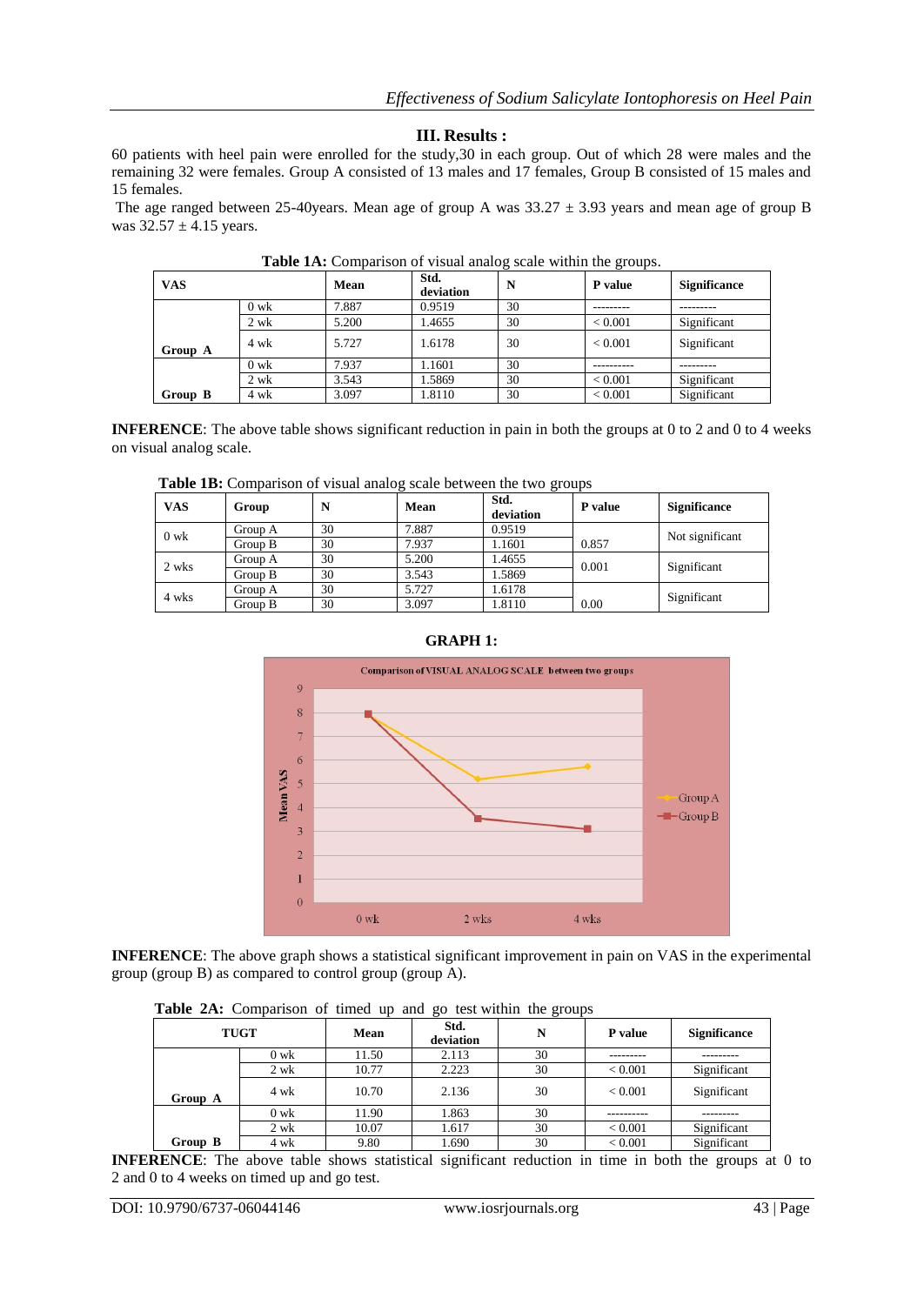| Table 2B: Comparison of timed up and go test between the two groups |         |    |       |                   |         |                     |
|---------------------------------------------------------------------|---------|----|-------|-------------------|---------|---------------------|
| <b>TUGT</b>                                                         | Group   | N  | Mean  | Std.<br>deviation | P value | <b>Significance</b> |
| $0 \text{ wk}$                                                      | Group A | 30 | 11.50 | 2.113             |         |                     |
|                                                                     | Group B | 30 | 11.90 | 1.863             | 0.483   | Not significant     |
| 2 wks                                                               | Group A | 30 | 10.77 | 2.223             | 0.199   | Not                 |
|                                                                     | Group B | 30 | 10.07 | 1.617             |         | Significant         |
| 4 wks                                                               | Group A | 30 | 10.70 | 2.136             |         | <b>Not</b>          |
|                                                                     | Group B | 30 | 9.80  | 1.690             | 0.112   | Significant         |

#### **GRAPH 2:**



**INFERENCE**: The above graph shows there was no significant difference in reduction of time on TUG test between the experimental group (group B) and control group (group A).

**IV. DISCUSSION:** Heel pain is characterised by an insidious, sharp pain; progressive in nature; usually worst in the morning or after a period of rest like sitting or sleeping. If ignored, the pain becomes severe and significantly impacts a person's daily routine causing a negative impact on the general health related quality of life<sup>9</sup>. Most common causes of heel pain are tight Achilles tendon, weak foot muscles, incorrect foot wear, tendinitis etc 5,15. Therefore improvements in the strength of weak foot muscles, decreasing stiffness along with reduction in the pain are important components of treatment.

The purpose of this study was to investigate the effectiveness of salicylate iontophoresis on heel pain and to compare it with acetate iontophoresis.

After screening for the inclusion criteria, a total of 60 patients were enrolled for the study. It was observed that out of the total sample of 60 patients there were 28 males and 32 females. They were divided into two groups by computer generated random allocation list. Group A was control group and Group B was experimental group. The control group received acetic acid iontophoresis and experimental group received sodium salicylate iontophoresis. Standard exercises like plantar fascia stretching, gastrocnemius stretching, soleus stretching and strengthening of intrinsic foot muscles being common in both the groups.

Visual analog scale and timed up and go test (TUGT) were used as an outcome measures at 0 week, 2 weeks of treatment and at 4 weeks of follow-up. Results were obtained and statistical analysis was done. The results of the study were as follows:

- $\Box$  There was statistically significant decrease in pain and improvement in function indicating improvement in patients treated with acetic acid iontophoresis and sodium salicylate iontophoresis.
- $\Box$  At 2 weeks of intervention both the groups showed statistically significant improvement in pain and function as compared to the pre treatment values.
- $\Box$  At 4 weeks follow-up, the changes were statistically significant as compared to the pre-treatment values in both the groups.
- $\Box$  Visual analog scale score was found to be significantly better in group B (sodium salicylate iontophoresis) than group A (acetic acid iontophoresis).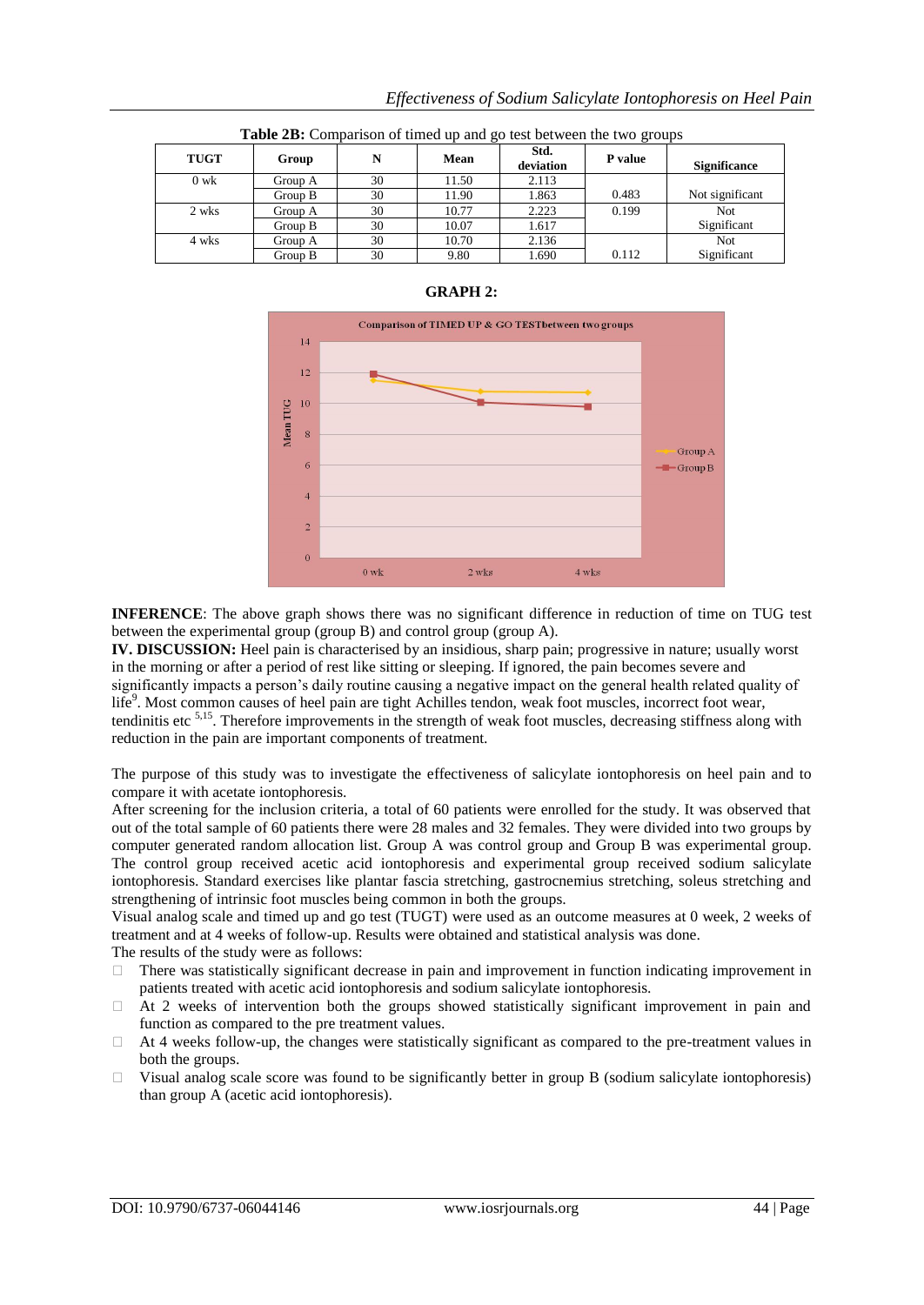# **VISUAL ANALOG SCALE:**

Comparison within the group:

As evident from table 1A for group A and for group B, this study showed statistically significant improvement of pain in both group A ( $p<0.001$ ) and group B ( $p<0.001$ ).

In group A acetic acid 2% iontophoresis was used which might have helped in relieving pain. Similar findings were observed by **H R Osborne and Allison G T (June 2006)<sup>14</sup>; Japour CJ et al (May 1999)<sup>12</sup>; Gard K and Ebaugh D (December 2010)<sup>22</sup>; Weider**

**DL (February 1992)<sup>23</sup>** in their study that stated an improvement in pain with acetic acid iontophoresis.

The improvement in group A can be attributed to the mechanism of acetic acid iontophoresis. The physiological response to a tissue which is chronically inflamed results in high concentrations of insoluble calcium carbonate to the injured area, contributing to the ongoing pain cycle and abnormal restructuring of myofascial tissue. Acetate ions in acetic acid solution once subdermal combine with the calcium ions in calcium carbonate and form soluble calcium acetate. This is then dissolved within local blood circulation and is removed from the site of injury thus breaking the pain-inflammation cycle and causing pain relief<sup>13,26</sup>. Acetate also helps dissolve scar tissue and calcific deposits in soft tissue $^{10}$ .

 $CaCO_3 + 2H(C_2H_3O_2) = Ca(C_2H_3O_2)^2 + H_2O + CO_2$ 

The pain improvement in group B can be attributed to the mechanism of sodium salicylate iontophoresis. Sodium salicylate is known for its analgesic and anti-inflammatory actions. The cathodic iontophoresis of salicylate results in local transcutaneous tissue permeation to the superficial muscle causing salicylate to reach deeper tissue structures below the application site. Once sub dermal the salicylate ions inhibit the cyclooxygenase (COX-2) involved in the production of prostaglandin which is a potent pain mediator  $11$  and thus brings about the analgesic effect.

The intraosseous pressure resulted from oedema which is formed during the process of inflammation is also reduced by sodium salicylate<sup>11</sup>. Also the improvement of pain and inflammation was observed by **Aiyejusunle CB et al (March 2007) <sup>11</sup>; Odebiyi DO et al (April 2007) <sup>20</sup>; Soroko YT et al (December 2002) <sup>21</sup> .** Comparison between two groups:

After comparing the two groups as evident from table 1B, this study showed statistically significant improvement in pain in group B with sodium salicylate iontophoresis (p<0.001) compared to group A with acetic acid iontophoresis Thus rejecting the null hypothesis.

This can be attributed to the analgesic and anti-inflammatory action of sodium salicylate<sup>11</sup> compared to acetic acid which only dissolves the scar tissue<sup>10</sup> and calcium ions present in chronically inflamed tissue<sup>13</sup>.

#### **TIMED UP AND GO TEST:**

Comparison within the group:

As evident from table 2A for group A and for group B, this study showed statistically significant improvement in timed up and go test in both group A ( $p<0.001$ ) and group B ( $p<0.001$ ). This improvement can be attributed to the stretching program for gastrocnemius, soleus and plantar fascia.

**Kibler and colleagues<sup>24</sup>** found reduction in muscle strength and flexibility in majority of the patients with plantar fasciitis.

Tight Achilles tendon which limits the ankle dorsiflexion leads to excessive pronation stretching the plantar fascia abnormally. This abnormal tension created in plantar fascia by biomechanical factors may be subclinical unless other factors of overload like running, improper shoes, obesity, sudden increase in activity, prolonged standing or walking occur<sup>25</sup>. Stretching can be helpful in reducing tension and contractures that contribute to heel pain<sup>3</sup>.

Except for iontophoresis both the groups received stretching for gastrocnemius muscle, soleus muscle and plantar fascia; strengthening exercise for intrinsic foot muscles. Also the subjects were advised to perform plantar fascia stretching in the morning or after a period of rest before starting any activity. This also reduced the pain.

**Digiovanni BF et al (August 2006)<sup>19</sup>; Drake M et al (April 2011)<sup>17</sup>; Hyland MR et al (June 2006) <sup>6</sup> ; Cleland JA et al (August 2009)<sup>16</sup>; Renan-Ordine R et al (2011)<sup>4</sup> ; [Joel A Radford e](http://www.ncbi.nlm.nih.gov/pubmed/?term=Radford%20JA%5Bauth%5D)t al (April 2007)<sup>18</sup>; Costa IA et al (2007)<sup>13</sup>** in their studies found that stretching of plantar fascia, gastrocnemius muscle, soleus muscle and strengthening exercise to the intrinsic foot muscle had a short term as well as long term improvement in pain and function in patients with heel pain; this is similar to the results of this study which also shows an improvement in the pain and function.

Comparison between two groups:

After comparing the two groups as evident from table 2B, this study did not show significant improvement  $(p<0.001)$  in the timed up and go test.

In this study, there was a significant improvement seen in pain and function in group B with sodium salicylate iontophoresis.